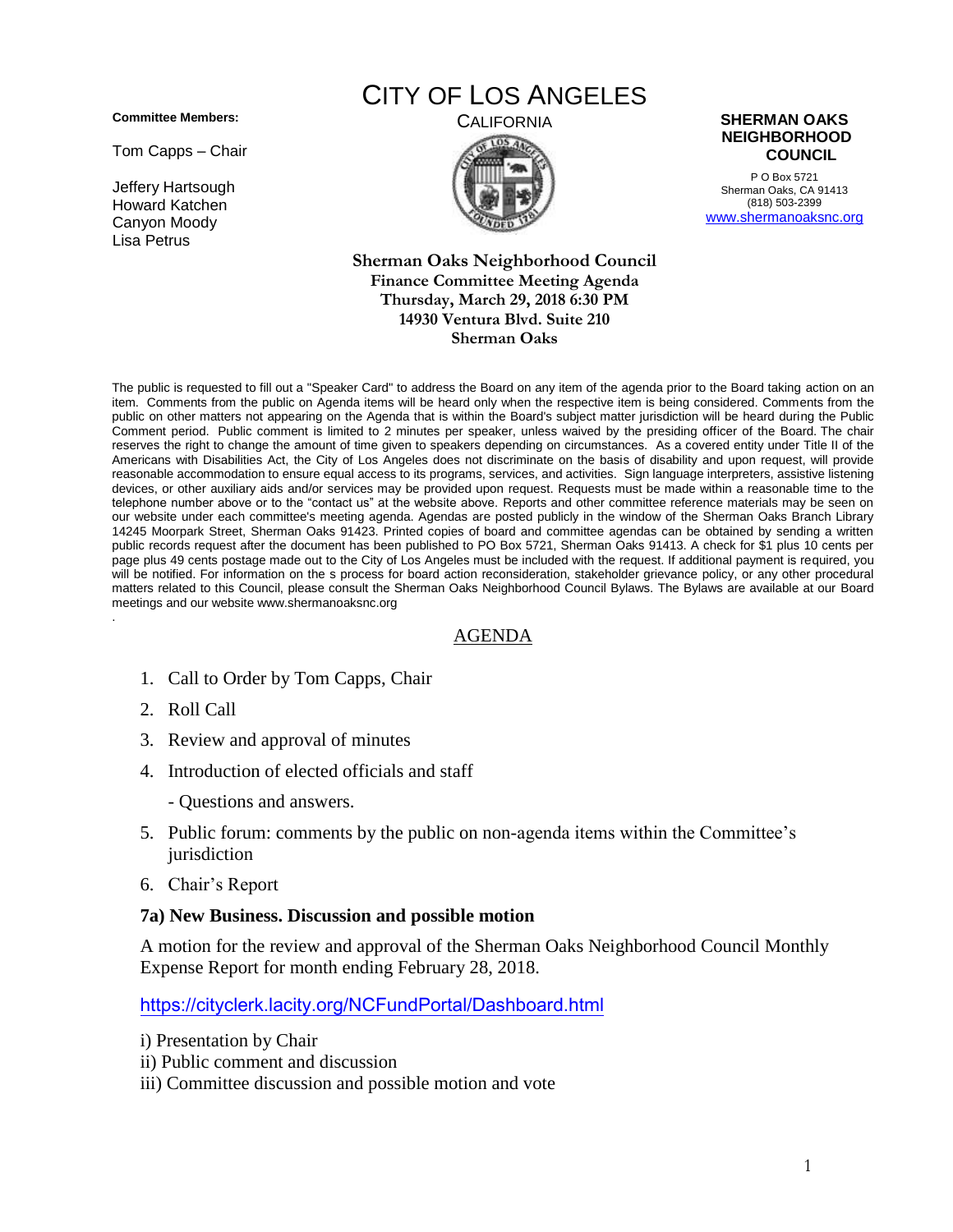# **7b) New Business. Discussion and possible motion –**

A motion to amend the Sherman Oaks Annual Budget approved December 11, 2017;

- i) Presentation by applicant's representative
- ii) Public comment and discussion
- iii) Committee discussion and possible motion and vote

# **7c) New Business. Discussion and possible motion.**

A motion to approve up to \$200 for a rolling card to transport the SONC sound public address system and purchase of additional knock down shelving for SONC's office storeroom;

- i) Presentation by applicant
- ii) Public comment and discussion
- iii) Committee discussion and possible motion and vote

# **7d) New Business. Discussion and possible motion.**

A motion to approve up to \$500 for a security guard for the April 9, 2018 Board meeting;

- i) Presentation by applicant
- ii) Public comment and discussion
- iii) Committee discussion and possible motion and vote

## **7e) New Business. Discussion and possible motion.**

A motion to approve a neighborhood purposes grant request by LA Park Foundation for up to \$2,200 for card tables, an exterior bulletin board and office supplies for the Sherman Oaks East Valley Adult Center;

- i) Presentation by applicant
- ii) Public comment and discussion
- iii) Committee discussion and possible motion and vote

# **7f) New Business. Discussion and possible motion.**

A motion from the Public Safety Committee to approve a neighborhood purposes grant request by the Southern California Disaster Preparedness Foundation for up to \$850 by for the 2018 Annual Southern California Disaster Preparedness Fair.

- i) Presentation by applicant
- ii) Public comment and discussion
- iii) Committee discussion and possible motion and vote

# **7g) Returning Business. Discussion and possible motion.**

A motion to approve a neighborhood purposes grant request by the Sherman Oaks Science Magnet Program located at the LAUSD Milliken Middle School Campus for up to \$4,999 towards the \$16,000 purchase of Google Virtual Reality Expedition System.

- i) Presentation by applicant
- ii) Public comment and discussion
- iii) Committee discussion and possible motion and vote